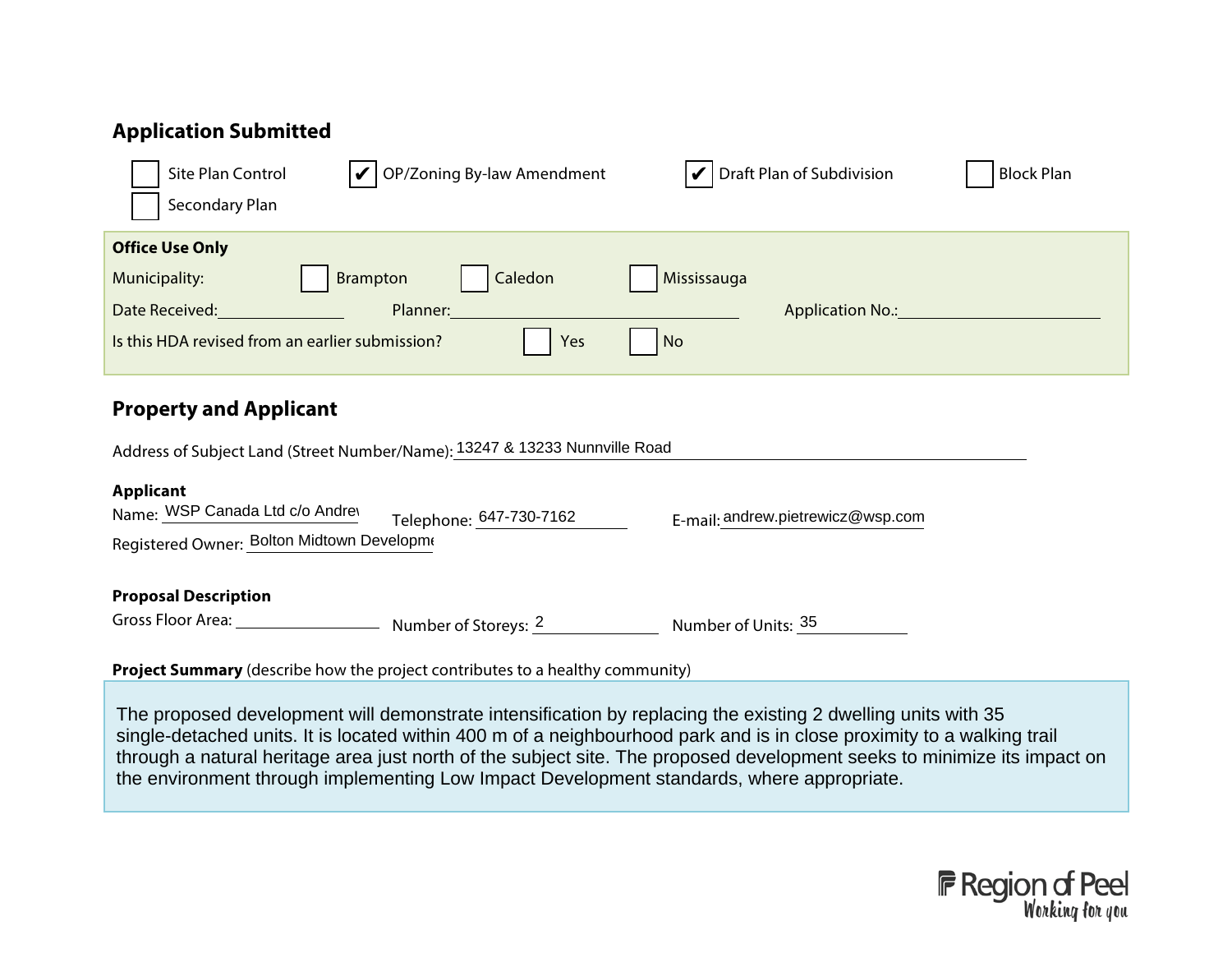## **PEEL HEALTHY DEVELOPMENT ASSESSMENT (SMALL-SCALE)**

Please indicate where and how a standard is met or exceeded in the Demonstration of Standard column with reference to a policy, plan, map or illustration of some kind in the Document/Policy Reference column. Please also tabulate points in the Score column based on whether the development proposal meets or does not meet a community design standard. For further instruction, refer to "How to Use this User Guide" on pages 2 and 3.

|                                             | <b>Standard</b>                                                                                                                             | <b>Demonstration of Standard</b>                                                                                                                                                                                             | <b>Document/Policy</b><br><b>Reference</b>                           | <b>Potential</b><br><b>Score</b> | Actual<br>score |
|---------------------------------------------|---------------------------------------------------------------------------------------------------------------------------------------------|------------------------------------------------------------------------------------------------------------------------------------------------------------------------------------------------------------------------------|----------------------------------------------------------------------|----------------------------------|-----------------|
|                                             | <b>SERVICE PROXIMITY</b>                                                                                                                    |                                                                                                                                                                                                                              |                                                                      |                                  |                 |
|                                             | Transit                                                                                                                                     |                                                                                                                                                                                                                              |                                                                      |                                  |                 |
| 1.                                          | At least 50% of the<br>development's proposed<br>dwelling units are situated<br>within 200m of a planned or<br>existing transit stop.       | The The proposed development is not situated within 200m of a<br>planned or existing transit stop. The proposed development would be<br>located on a cul-de-sac within an extablished, low-density<br>neighborhood.          |                                                                      | $\overline{2}$                   |                 |
|                                             | 2. Areas within 400m of a Higher<br>Order Transit stop are<br>developed to meet Major<br><b>Transit Station Area density</b><br>targets.    | There are no Major Transit Station Areas located in the Town of<br>Caledon. As such, the proposed development is not situated within<br>400m of a Higher Order Transit stop and therefore the standard is not<br>applicable. | <b>Official Plan Policy</b><br>4.1.6.1                               |                                  | n               |
|                                             | 3. Access to transit from the<br>proposed development is safe,<br>attractive and direct for<br>pedestrians.                                 | Access to available transit (GO Bus available 1.7km away from subject<br>site) is safe, attractive and direct for pedestrians.                                                                                               |                                                                      | n/a                              |                 |
| Neighbourhood Community and Retail Services |                                                                                                                                             |                                                                                                                                                                                                                              |                                                                      |                                  |                 |
|                                             | 4. 100% of the proposed<br>dwelling units are within 800m<br>of an existing or planned<br>elementary school.                                | The proposed dwelling units are only within 800m of Allan Drive Middle<br>School (Grades 6-8). Ellewood Memorial Public School (Grades 1-5) is<br>located 1.9km away from the subject site.                                  | Housing, Employment<br>and Community<br>Services Report,<br>Figure 2 |                                  | 0.5             |
|                                             | 5. 100% of the proposed<br>dwelling units are within<br>1.6km of an existing or<br>planned secondary school.                                | The proposed dwelling units are not located within 1.6km of an existing<br>or planned secondary school. The proposed development would be<br>located on a cul-de-sac within an extablished, low-density<br>neighborhood.     | Housing, Employment<br>and Community<br>Services Report,<br>Figure 2 |                                  | O               |
|                                             | 6. At least 90% of the proposed<br>dwelling units are situated<br>within 400m of a playing field,<br>park, square or natural open<br>space. | At least 90% of the proposed dwelling units are situated within 400<br>metres of Hubert Corless Park.                                                                                                                        | Urban Design Brief<br>Section 2.1 - confirm                          | $\overline{2}$                   | 2               |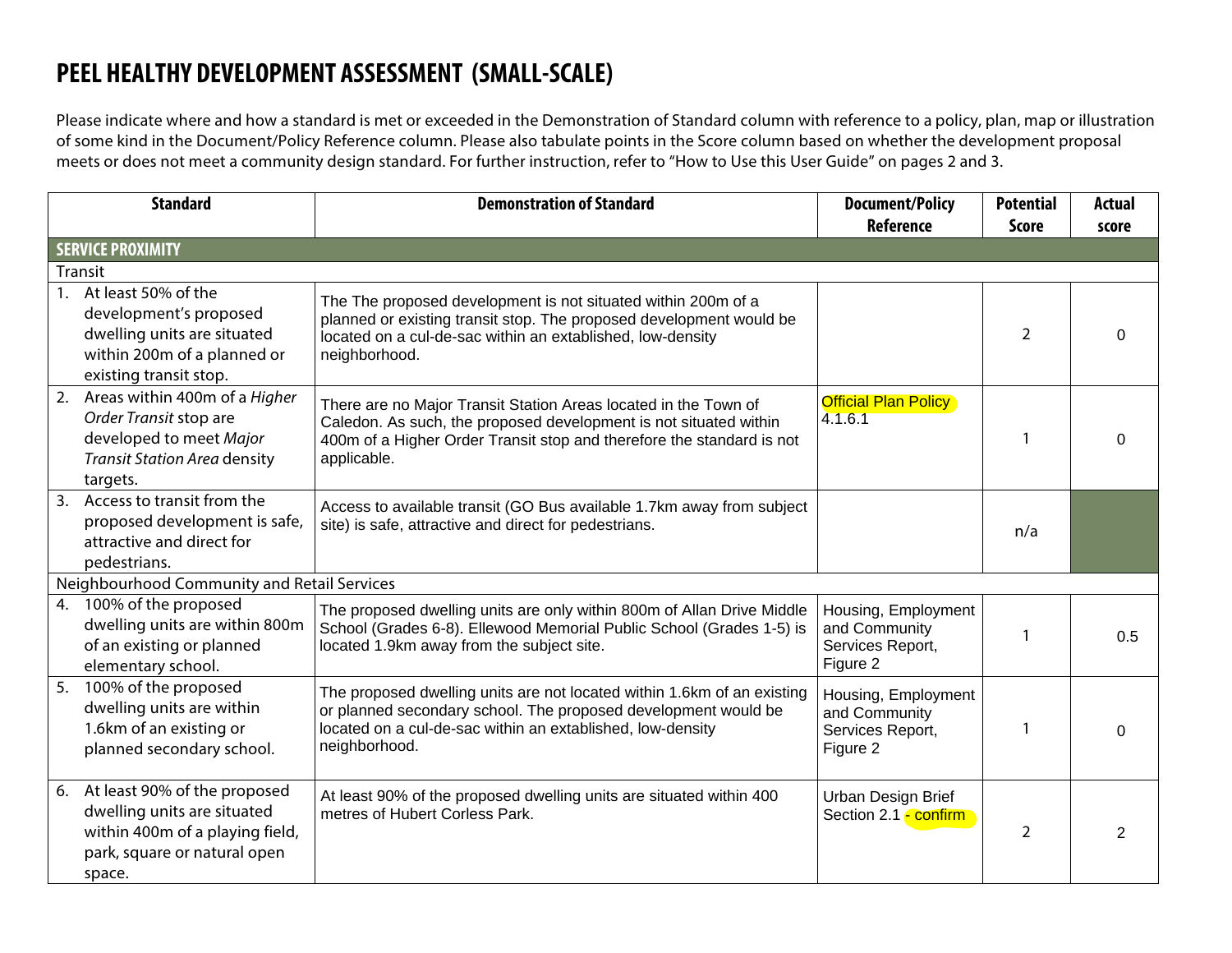| <b>Standard</b>                                                                                                                                                                                                                                                                     | <b>Demonstration of Standard</b>                                                                                                                                                                                                                                               | <b>Document/Policy</b>                                                                          | <b>Potential</b>  | <b>Actual</b> |
|-------------------------------------------------------------------------------------------------------------------------------------------------------------------------------------------------------------------------------------------------------------------------------------|--------------------------------------------------------------------------------------------------------------------------------------------------------------------------------------------------------------------------------------------------------------------------------|-------------------------------------------------------------------------------------------------|-------------------|---------------|
| 7. At least 75% of the proposed<br>dwelling units are within 800m<br>of 5,000m <sup>2</sup> of personal service<br>and commercial retail space,<br>comprising a mix of uses such<br>as a grocery store, pharmacy,<br>bank, coffee, shop, restaurant,<br>dry cleaner and hair salon. | The proposed dwellings units are not located within 800m of 5,000m2<br>of personal service and commercial retail space. The proposed<br>development would be located on a cul-de-sac within an extablished,<br>low-density neighborhood in which these uses are not permitted. | <b>Reference</b><br>Housing,<br>Employment and<br><b>Community Services</b><br>Report, Figure 2 | <b>Score</b><br>2 | score         |
| <b>LAND USE MIX</b>                                                                                                                                                                                                                                                                 |                                                                                                                                                                                                                                                                                |                                                                                                 |                   |               |
| Employment lands include<br>8.<br>small scale amenity retail and<br>services, are serviced by transit<br>and have infrastructure which<br>encourages pedestrian and<br>cyclist movement.                                                                                            | The proposed development is not located on employment lands, as<br>such the standard is not applicable.                                                                                                                                                                        | <b>Planning Justification</b><br>Report                                                         | 2                 |               |
| 9. Retail uses on the ground floor<br>are provided in multi-unit and<br>mixed-use buildings.                                                                                                                                                                                        | The proposed development is designated as Special Residential within<br>the Bolton South Hill Secondary Plan which does not permit retail<br>uses. The standard is not applicable.                                                                                             | <b>Planning Justification</b><br>Report                                                         | 2                 | 0             |
| <b>STREETSCAPE CHARACTERISTICS</b>                                                                                                                                                                                                                                                  |                                                                                                                                                                                                                                                                                |                                                                                                 |                   |               |
| <b>Pedestrian Amenities</b>                                                                                                                                                                                                                                                         |                                                                                                                                                                                                                                                                                |                                                                                                 |                   |               |
| 10. A variety of street trees that<br>are hardy, resilient, and low<br>maintenance are planted at<br>regular intervals (as specified<br>by the municipality) adjacent<br>to all streets.                                                                                            | The proposed development proposes a variety of street trees that are<br>hardy, resilient and low maintenance that are to be planted at regular<br>intervals.                                                                                                                   | Landscape Plan                                                                                  |                   |               |
| <b>Cycling Amenities</b>                                                                                                                                                                                                                                                            |                                                                                                                                                                                                                                                                                |                                                                                                 |                   |               |
| 11. 90% of the residential dwelling<br>units are within 400m of a<br>continuous and connected<br>bike network.                                                                                                                                                                      | The proposed dwelling units are located within 400m of a multi-use trail<br>on Old Kind Road which is considered apart of the Town's Existing<br>Cycling Network.                                                                                                              | Urban Design Brief<br>Section 2.1<br><b>Transportation Master</b><br>Plan Figure 4.6            | 2                 |               |
| Lighting                                                                                                                                                                                                                                                                            |                                                                                                                                                                                                                                                                                |                                                                                                 |                   |               |
| 12. Lighting and light standards in<br>public outdoor areas, such as<br>pedestrian walkways, plazas,<br>parks, play lots and parking                                                                                                                                                | The lighting and light standards in the proposed pedestrian walkways<br>relate to the pedestrian and are limited to a height of 4.6m                                                                                                                                           | <b>Lighting Plan</b>                                                                            |                   |               |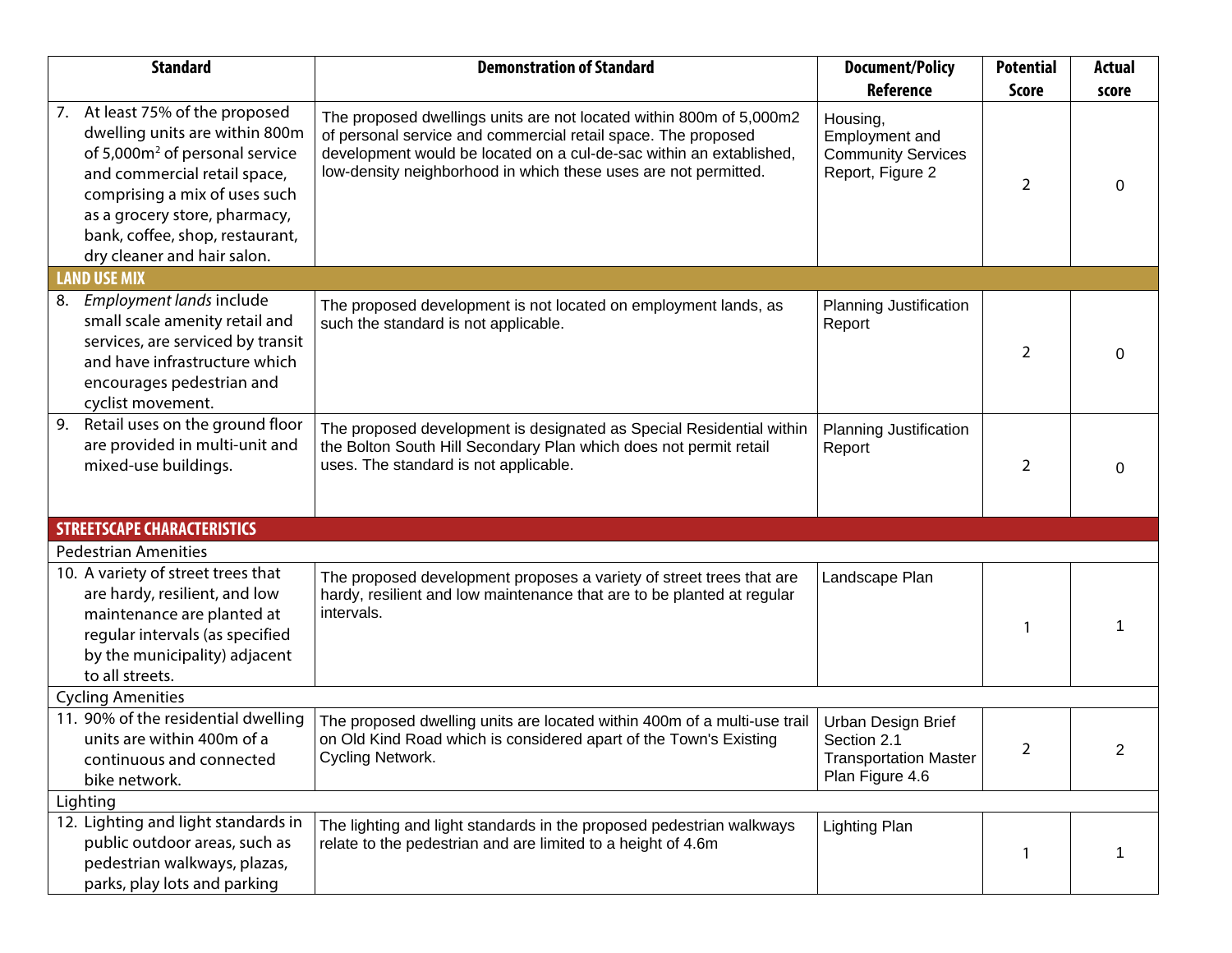|                                                                                                                                                                                                                                                                          |                                                                                                                                                                                                                                                                                                  | Reference                               | <b>Score</b> | <b>Actual</b><br>score |
|--------------------------------------------------------------------------------------------------------------------------------------------------------------------------------------------------------------------------------------------------------------------------|--------------------------------------------------------------------------------------------------------------------------------------------------------------------------------------------------------------------------------------------------------------------------------------------------|-----------------------------------------|--------------|------------------------|
| areas, relate to the pedestrian<br>and are limited to a height of<br>4.6m.                                                                                                                                                                                               |                                                                                                                                                                                                                                                                                                  |                                         |              |                        |
| <b>EFFICIENT PARKING</b>                                                                                                                                                                                                                                                 |                                                                                                                                                                                                                                                                                                  |                                         |              |                        |
| 13. Where Zoning By-laws permit,<br>provide reduced automobile<br>parking ratios for:<br>• buildings and other facilities<br>within 400m of a higher<br>order transit stops; and,<br>• apartments/condominiums<br>offering car share parking<br>spaces.                  | The Zoning By-law does not permit reduced automobile parking ratios<br>for the proposed development. The standard is not applicable.                                                                                                                                                             | <b>Planning Justification</b><br>Report |              | 0                      |
| 14. Efficient use of parking is<br>promoted by identifying<br>systems for sharing parking<br>spaces by two or more user<br>groups at different times of the<br>day or week (e.g., weekday use<br>by office staff and<br>evening/weekend use by<br>restaurant clientele). | The proposed use (single-detached units) is not conducive to shared<br>parking systems. Given that the proposed development is located in a<br>low-density residential neighbourhood with minimal transit service the<br>development will generate the need for parking spaces.                  |                                         |              | 0                      |
| 15. Provide preferential parking<br>for car pool and car share<br>vehicles.                                                                                                                                                                                              | The proposed use (single-detached units) is not conducive to<br>preferential parking. The standard is not applicable.                                                                                                                                                                            |                                         |              | 0                      |
| 16. Provide unbundled parking for<br>multi-family dwelling units<br>within 400m of a higher-order<br>transit stop.                                                                                                                                                       | The proposed use (single-detached units) is not located within 400m<br>of a higher-order transit stop. The standard is not applicable.                                                                                                                                                           |                                         |              | 0                      |
| 17. Medium to high density<br>residential dwelling units<br>provide access to parking via<br>rear alleys or laneways, with no<br>parking in their front setbacks.<br>18. For institutional and                                                                           | The proposed use is low density residential dwelling units with parking<br>provided in their front setbacks. This design is compatible with the<br>surrounding development and land uses. The standard is not<br>applicable.<br>The proposed use is residential. The standard is not applicable. |                                         | 2            | 0                      |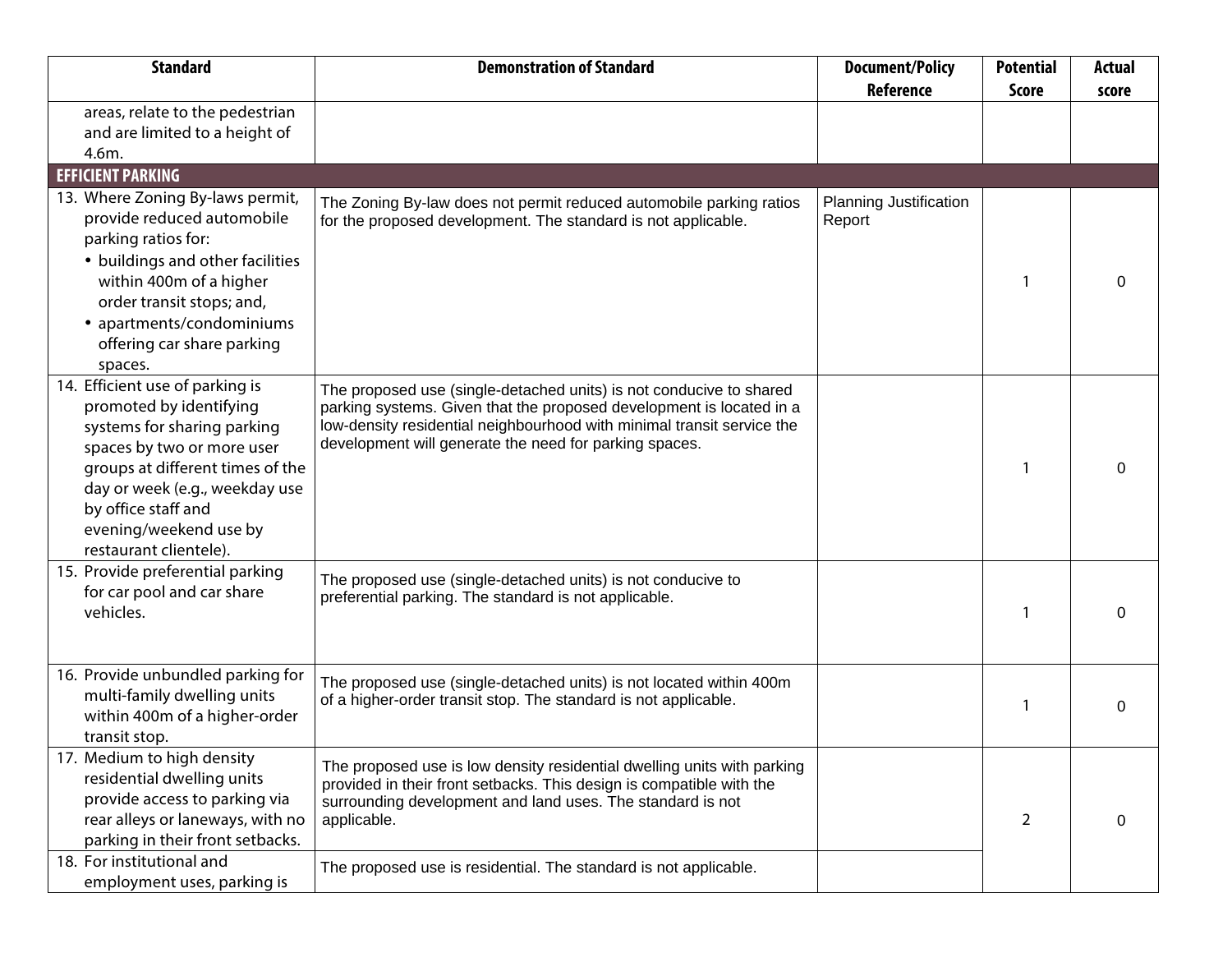| <b>Standard</b>                   | <b>Demonstration of Standard</b>                                                         | <b>Document/Policy</b> | <b>Potential</b> | <b>Actual</b> |
|-----------------------------------|------------------------------------------------------------------------------------------|------------------------|------------------|---------------|
|                                   |                                                                                          | <b>Reference</b>       | <b>Score</b>     | score         |
| located away from the street      |                                                                                          |                        |                  |               |
| to the rear or to the side, or is |                                                                                          |                        |                  |               |
| located underground.              |                                                                                          |                        |                  |               |
| 19. Where surface parking is      | The proposed development will seek to minimize its impact on the                         | Urban Design Brief,    |                  |               |
| provided, it is designed to       | environment through implementing Low Impact Development (LID)                            | Section 3.0            |                  |               |
| minimize negative aesthetic       | standards, where appropriate. There will be a sidewalk provided on                       |                        |                  |               |
| and environmental impacts.        | one side of the cul-de-sac.                                                              |                        |                  |               |
| This can be achieved by           |                                                                                          |                        |                  |               |
| incorporating the following       |                                                                                          |                        |                  |               |
| into the parking lot design:      |                                                                                          |                        |                  |               |
| • pedestrian access,              |                                                                                          |                        |                  |               |
| connectivity and circulation      |                                                                                          |                        |                  |               |
| • tree planting                   |                                                                                          |                        |                  |               |
| • landscaping                     |                                                                                          |                        |                  |               |
| • stormwater management           |                                                                                          |                        |                  |               |
| • porous/permeable surfaces       |                                                                                          |                        |                  |               |
| • Light-coloured materials        |                                                                                          |                        |                  |               |
| instead of black asphalt          |                                                                                          |                        |                  |               |
| 20. The development must meet     | There is no local bicycle parking requirements within the Town of                        |                        |                  |               |
| or exceed the higher of:          | Caledon's Zoning By-law as well as within the User Guide for                             |                        |                  |               |
| a. Local bicycle parking          | single-detached dwelling units. It is assumed bicycle parking can be                     |                        |                  |               |
| requirements                      | accommodated in the proposed garages or other spaces. The<br>standard is not applicable. |                        |                  |               |
| (provided in local                |                                                                                          |                        |                  |               |
| Zoning By-laws or                 |                                                                                          |                        |                  | 0             |
| bicycle master plans);            |                                                                                          |                        |                  |               |
| or                                |                                                                                          |                        |                  |               |
| The Minimum Bicycle<br>b.         |                                                                                          |                        |                  |               |
| Parking Standards                 |                                                                                          |                        |                  |               |
| outlined on page 10 of            |                                                                                          |                        |                  |               |
| the User Guide.                   |                                                                                          |                        |                  |               |